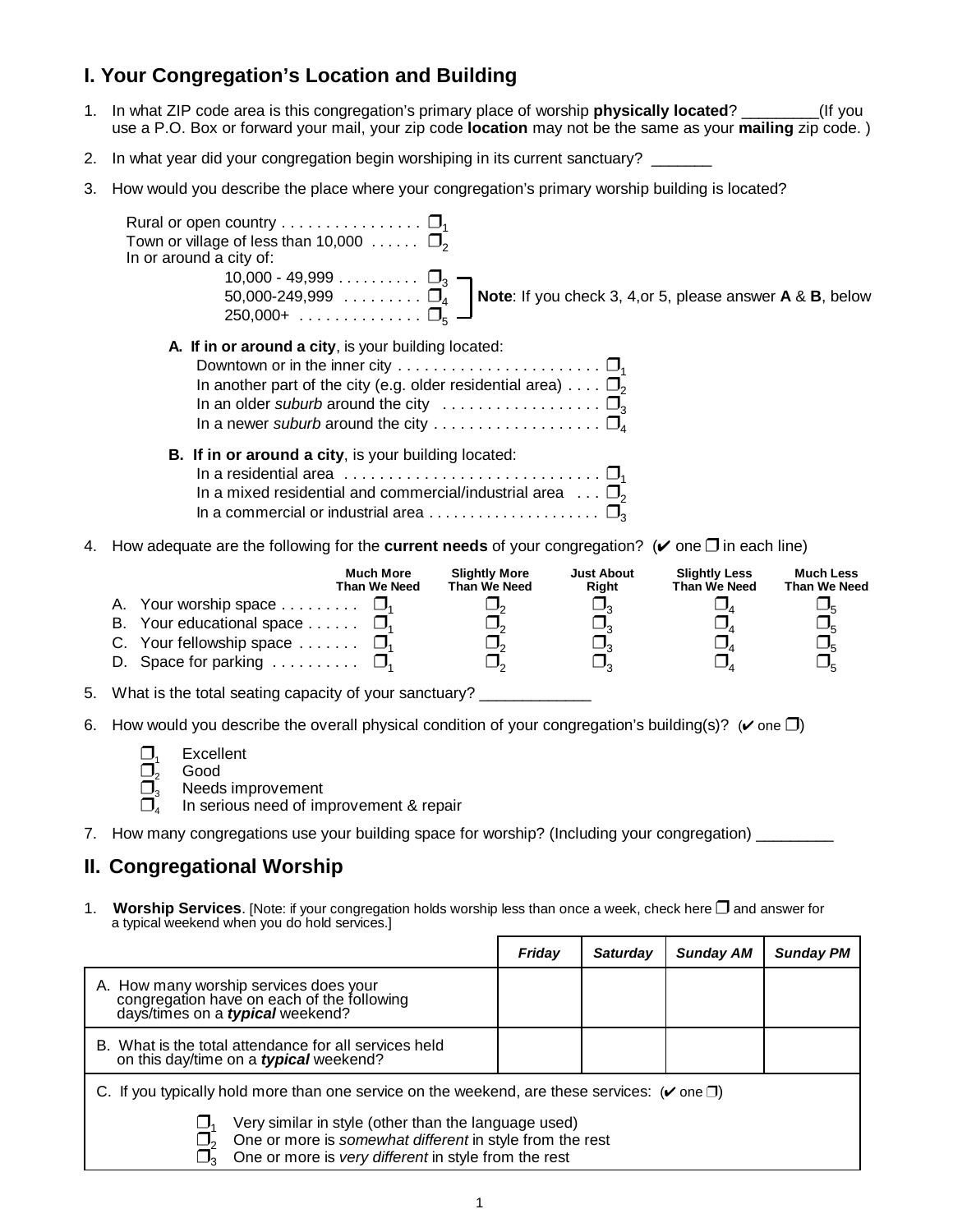- 2. Please list all the languages in which your congregation conducts worship services on a typical weekend:
	- $\Box_1$  English only<br> $\Box_2$  list others:
	- list others: \_\_\_\_\_\_\_\_\_\_\_\_\_\_\_\_\_\_\_\_\_\_\_\_\_\_\_\_\_\_\_\_\_\_\_\_\_\_\_\_\_\_\_\_\_\_\_\_\_\_\_\_\_\_\_\_\_\_\_\_\_\_\_\_\_\_\_\_\_\_\_
- 3. About how full is your place of worship at the service with the largest attendance?
	- $\underline{\Box}_1$  Less than 20% **61 to 80%**  $\underline{\Box}_4$  61 to 80%
	-

п

ı

- 
- $\overline{\mathbf{Q}}_2^1$  21 to 40% **More than 80%**  $\overline{\mathbf{Q}}_5^4$  More than 80% 4 5
- $\overline{\Box}^2_3$  41 to 60% **Completely full, with some people standing** 6
- 4. How well do the following describe your worship service with the largest attendance?  $(\vee$  one on each line)

|                                                                                           | Quite<br>Well | Some-<br>What | Slightly | Not<br>at All |  |
|-------------------------------------------------------------------------------------------|---------------|---------------|----------|---------------|--|
|                                                                                           |               |               |          |               |  |
|                                                                                           |               |               |          |               |  |
|                                                                                           |               |               |          |               |  |
|                                                                                           |               |               |          |               |  |
|                                                                                           |               |               |          |               |  |
|                                                                                           |               |               |          |               |  |
|                                                                                           |               |               |          |               |  |
|                                                                                           |               |               |          |               |  |
| It has a sense of expectancy $\ldots \ldots \ldots \ldots \ldots \ldots \ldots \square_1$ |               |               |          |               |  |
| J. It has a sense of God's presence $\dots\dots\dots\dots\dots\dots\dots\Box_1$           |               |               |          |               |  |
| K. It uses gender neutral or inclusive language $\dots \dots \dots \square_1$             |               |               |          |               |  |

5. How often does the sermon in your worship service *focus* on: ( $\vee$  one on each line)

|                                                                                         | <b>Always</b> | <b>Often</b> Sometimes Seldom | Never |
|-----------------------------------------------------------------------------------------|---------------|-------------------------------|-------|
|                                                                                         |               |                               |       |
|                                                                                         |               |                               |       |
|                                                                                         |               |                               |       |
| D. Social justice or social action $\ldots \ldots \ldots \ldots \ldots \square_1$       |               |                               |       |
|                                                                                         |               |                               |       |
| F. Personal salvation $\ldots \ldots \ldots \ldots \ldots \ldots \ldots \ldots \square$ |               |                               |       |
|                                                                                         |               |                               |       |
|                                                                                         |               |                               |       |
| Stewardship of time and money $\dots\dots\dots\dots\dots\dots\dots\Box_4$               |               |                               |       |

6. How often does the sermon include **a lot of**:  $(\vee)$  one on each line)

|    |                                                                               | <b>Alwavs</b> | <b>Often Sometimes Seldom</b> | Never |  |
|----|-------------------------------------------------------------------------------|---------------|-------------------------------|-------|--|
|    |                                                                               |               |                               |       |  |
| В. |                                                                               |               |                               |       |  |
|    | C. Illustrations from contemporary media (e.g.,                               |               |                               |       |  |
|    | magazines, newspapers, television, movies, etc.) $\ldots \ldots \Box_1$       |               |                               |       |  |
|    | Detailed explanations of scripture or doctrine $\ldots \ldots \ldots \square$ |               |                               |       |  |

7. How often are the following included as part of your congregation's worship services? ( $\vee$  one on each line)

| <b>Alwavs</b>                                                                         | Often Sometimes Seldom | <b>Never</b> |  |
|---------------------------------------------------------------------------------------|------------------------|--------------|--|
| A. Reading/recitation of creeds or statements of faith $\dots \dots \square_1$        |                        |              |  |
| B. A time for members to testify about their faith $\dots \dots \dots \square_1$      |                        |              |  |
| C. A time during worship for people to greet each other $\ldots \Box_1$               |                        |              |  |
| D. The use of visual projection equipment $\ldots$                                    |                        |              |  |
| E. The use of incense or candles $\dots\dots\dots\dots\dots\dots\dots\Box_1$          |                        |              |  |
|                                                                                       |                        |              |  |
| G. Kneeling by the congregation $\ldots \ldots \ldots \ldots \ldots \ldots \square_1$ |                        |              |  |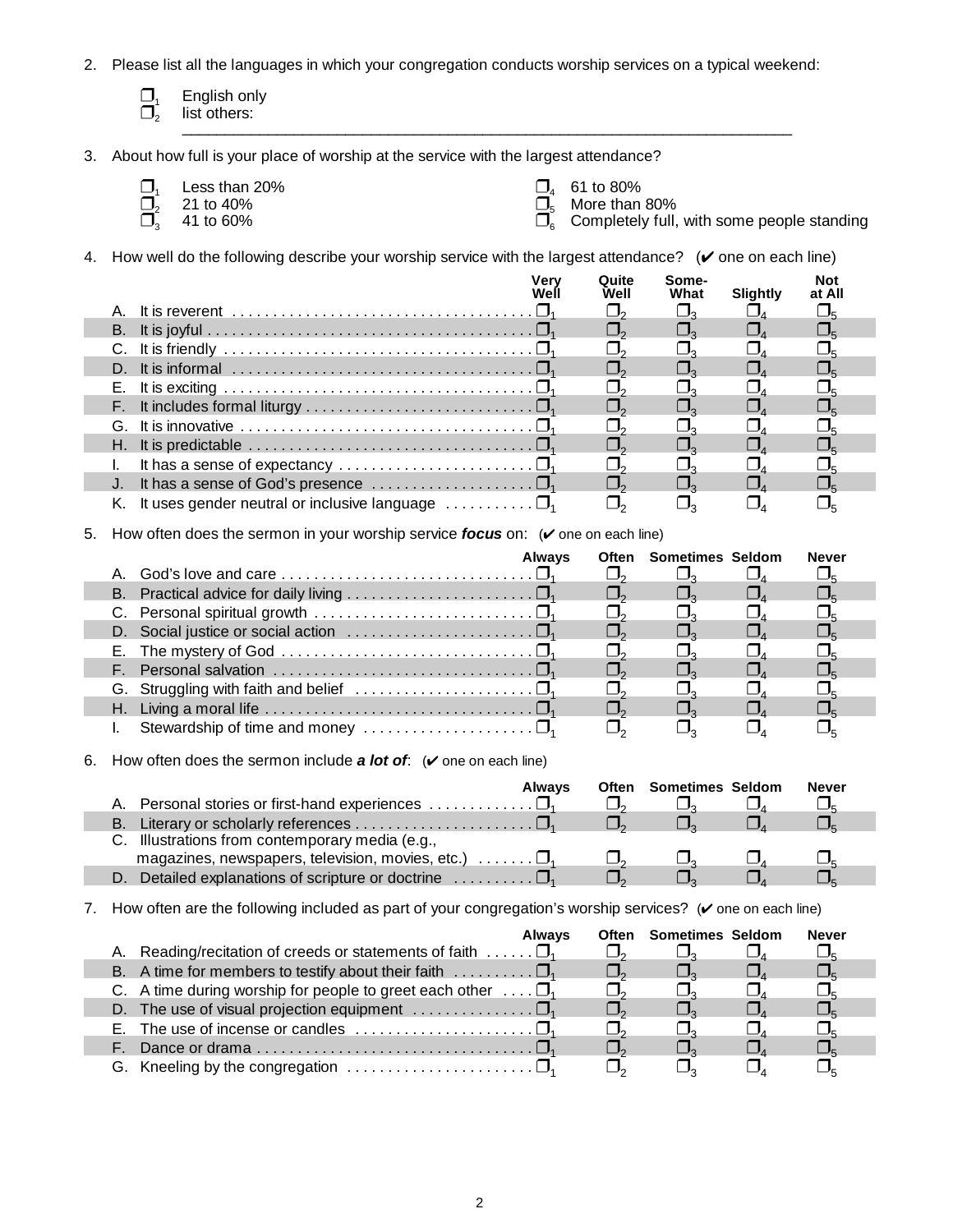8. How often are the following used in your congregation's worship services? ( $\vee$  one on each line)

|                                                                                              | <b>Alwavs</b> | <b>Often</b> Sometimes Seldom | <b>Never</b> |
|----------------------------------------------------------------------------------------------|---------------|-------------------------------|--------------|
| A. Organ and/or piano $\ldots \ldots \ldots \ldots \ldots \ldots \ldots \ldots \square$      |               |                               |              |
|                                                                                              |               |                               |              |
| C. Electric guitar or bass $\ldots \ldots \ldots \ldots \ldots \ldots \ldots \ldots \square$ |               |                               |              |
| D. Non-electronic string or wind instruments $\dots \dots \dots \dots \dots$                 |               |                               |              |
|                                                                                              |               |                               |              |
|                                                                                              |               |                               |              |

- 9. When visitors attend worship services at your church, *about* how many members usually welcome them?
	- $\square_{1}$  More than five<br> $\square_{2}$  Three to five  $\overline{\square}^1_2$  Three to five<br> $\overline{\square}^1_3$  One or two  $\Box$ <sub>3</sub> One or two<br> $\Box$ <sup>3</sup> None
	- **None**

×

- 10. In comparison to the style of your congregation's primary worship service 5 years ago, would you say the style of your current primary worship service: [✔ here of Q-11 if your church is less than 5 years old]
	- $\square$ <sub>1</sub> Is basically the same<br> $\square$ <sub>2</sub> Changed a little
	- $\Box_2$  Changed a little<br> $\Box_3$  Changed more t
	- $\overline{\Box}_3^5$  Changed more than a little  $\overline{\Box}_4^5$  Changed a lot
	- Changed a lot <sup>4</sup>

11. How well does each of the following statements describe your congregation? ( $\checkmark$  one on each line)

|    |                                                                                      | Very<br>Well | Quite<br>Well                     | Some-<br>What     | <b>Slightly</b>                   | <b>Not</b><br>at All |  |
|----|--------------------------------------------------------------------------------------|--------------|-----------------------------------|-------------------|-----------------------------------|----------------------|--|
| А. | Our congregation is like a close-knit family $\ldots \ldots \ldots \square_1$        |              | $\Box_{2}$                        | $\Box_{_3}$       | $\square_{\scriptscriptstyle{A}}$ | $\Box_5$             |  |
| В. | Our congregation is spiritually vital and alive $\dots \dots \dots \square_1$        |              | $\square_{2}$                     | $\square_{_3}$    | $\Box_{\scriptscriptstyle{4}}$    | $\square_{5}$        |  |
| C. | Our congregation is working for social justice $\square$                             |              | $\Box_{2}$                        | $\Box_{_3}$       | $\Box_{\scriptscriptstyle 4}$     | $\Box_5$             |  |
| D. | Our congregation helps members deepen their                                          |              |                                   |                   |                                   |                      |  |
|    |                                                                                      |              | $\square$ ,                       | $\Box$            | $\square_{\scriptscriptstyle{A}}$ | $\square_{5}$        |  |
| Е. | We are trying to increase our racial/ethnic diversity $\square_1$                    |              | $\Box_{2}$                        | $\Box_3$          | $\Box_4$                          | $\Box_5$             |  |
| F. | Our congregation celebrates its Presbyterian heritage $\ldots \Box_{1}$              |              | $\square$ ,                       | $\square_3$       | $\square_{\scriptscriptstyle 4}$  | $\square_{5}$        |  |
| G. | We are a moral beacon in our community $\ldots \ldots \ldots \square_1$              |              | $\Box_{2}$                        | $\Box_3$          | $\square_4$                       | $\Box_5$             |  |
| Н. | We welcome new ways of doing worship and ministry $\ldots \Box_1$                    |              | $\square_{2}$                     | $\Box_3$          | $\square_{\scriptscriptstyle{A}}$ | $\Box_5$             |  |
| I. | Disagreements and conflicts are dealt with openly here $\Box$ <sub>1</sub>           |              | $\Box_{\scriptscriptstyle{2}}$    | $\square_3$       | $\Box_4$                          | $\Box_5$             |  |
| J. | We encourage the public expression of speaking in                                    |              |                                   |                   |                                   |                      |  |
|    |                                                                                      |              | $\square_{2}$                     | $\square_3$       | $\square_4$                       | $\Box_5$             |  |
| Κ. | Our worship services are inspirational and uplifting $\square_1$                     |              | $\Box_2$                          | $\Box_3$          | $\Box_{4}$                        | $\square_{5}$        |  |
|    | Our congregation has a strong racial/ethnic or national                              |              |                                   |                   |                                   |                      |  |
|    | identity it is trying to preserve $\ldots \ldots \ldots \ldots \ldots \square_{1}$   |              | $\Box_{2}$                        | $\Box_{_3}$       | $\Box_{\scriptscriptstyle{4}}$    | $\Box_5$             |  |
|    | M. Members are excited about the future of our church $\square_1$                    |              | 口,                                | $\Box_3$          |                                   | $\Box_5$             |  |
|    | N. New members are easily incorporated into the life of                              |              |                                   |                   |                                   |                      |  |
|    | our congregation $\ldots \ldots \ldots \ldots \ldots \ldots \ldots \ldots \square_1$ |              | $\square_{\scriptscriptstyle{2}}$ | $\Box_{\tiny{3}}$ | $\Box_{\scriptscriptstyle{A}}$    | $\square_{5}$        |  |
|    | O. We have a clear sense of mission and purpose $\dots \dots \square_1$              |              | $\Box_{\scriptscriptstyle{2}}$    | $\Box_{\tiny{2}}$ | $\Box_{4}$                        | $\Box_5$             |  |
| Р. | Our congregation provides many opportunities for                                     |              |                                   |                   |                                   |                      |  |
|    | members to learn about their faith $\ldots \ldots \ldots \ldots \square_1$           |              | $\square$ ,                       | $\square_{_3}$    | $\square_{\scriptscriptstyle 4}$  | $\Box_5$             |  |
| Q. | Our programs and activities are well-organized $\ldots \ldots \ldots \square_1$      |              | $\square$ ,                       | $\Box_3$          | $\Box_4$                          | $\square_{5}$        |  |
|    | R. The community around the church is well-informed                                  |              |                                   |                   |                                   |                      |  |
|    | about the activities taking place in our congregation $\ldots \Box_1$                |              | $\square$ ,                       | $\Box$            | $\square$                         |                      |  |

### 12. How important are the following sources of authority in the worship and teaching of your congregation?<br>( $\check{\phantom{a}}$  one on each line) <u>Machine on the one online) and the oriental controller on each line</u><br>Absolutely Very Somewhat Little Or No

|    | Absolutely<br><b>Foundational</b> | Verv<br>Important | Somewhat<br>Important | Little Or No<br>Importance |
|----|-----------------------------------|-------------------|-----------------------|----------------------------|
|    |                                   |                   |                       |                            |
|    |                                   |                   |                       |                            |
|    |                                   |                   |                       |                            |
| D. |                                   |                   |                       |                            |
|    |                                   |                   |                       |                            |

F. Now please write the letter of the *one* source of authority that is *most important* in your congregation's worship and teaching (as difficult a choice as this may be) in this box  $\rightarrow$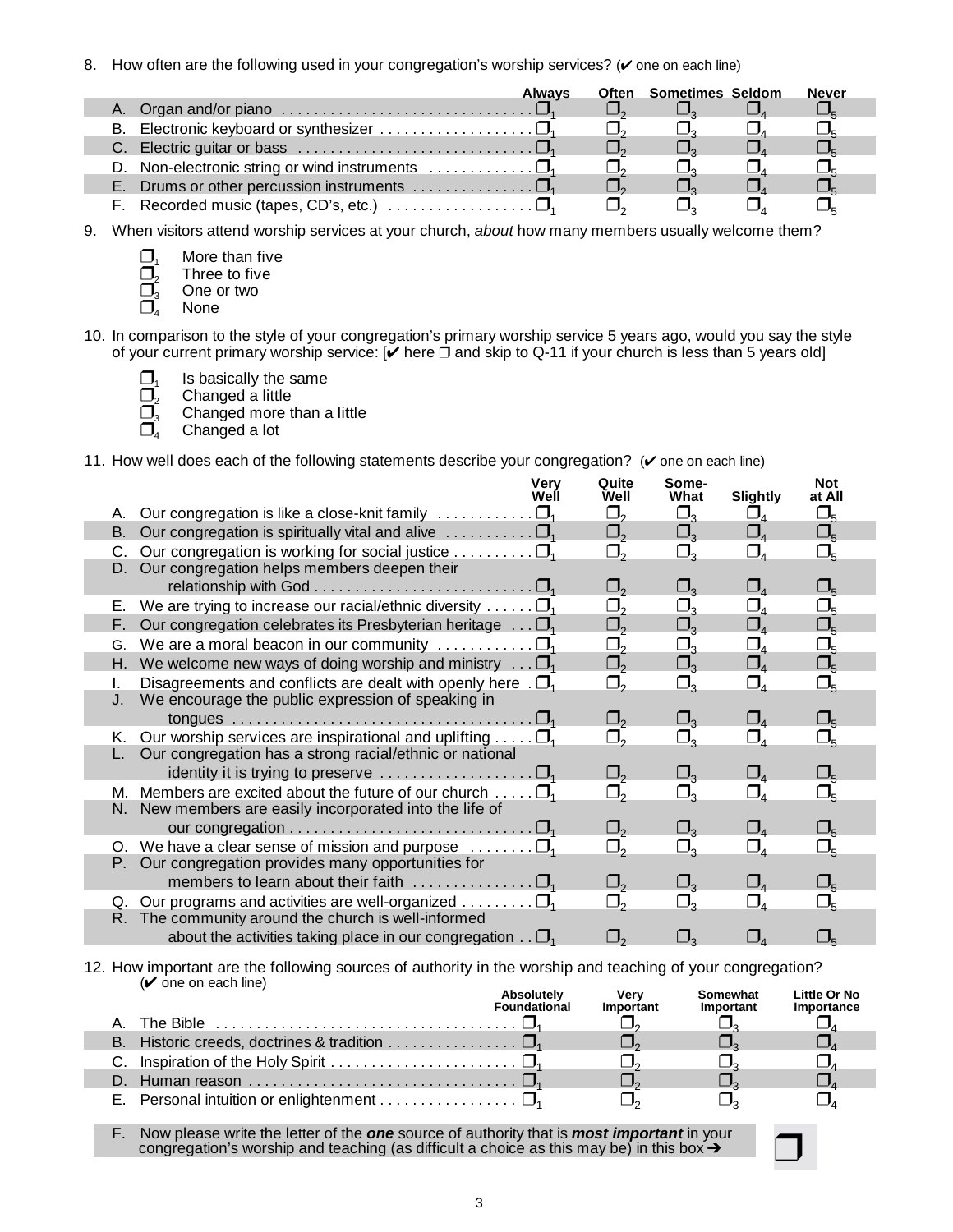#### **III. Your Congregation's Participants**

- 1. Approximately how many persons would you say are associated *in any way* with the religious life of this congregation — counting both adults and children, counting both regular and irregular participants, counting both official or registered members and also participating nonmembers?  $\rightarrow \rightarrow$
- 2. Approximately how many persons both adults and children would you say *regularly participate* in the religious life of your congregation — *whether or not* they are officially members of your congregation?
	- A. Number of **regularly participating** adults (18 and over) \_\_\_\_\_\_\_\_\_\_\_\_\_\_\_
	- B. Number of **regularly participating** children and teens (17 and under)  $\rightarrow \rightarrow$
- 3. Since 1995, has the above number of **regularly participating adults**: ( $\vee$  one)
	- $\Box$ , Increased 10% or more  $\Box$  Decreased 5% to 9%
- $\Box$

- $\Box_{\varepsilon}$
- $\Box_2$  Increased 5% to 9%  $\Box_5$  Decreased 10% or more  $\Box_5$  Stayed about the same (+/- 4%) Stayed about the same  $(+/- 4%)$
- 4. Of your total number of **regularly participating adults**, what percent would you estimate are:

|    |          |                                                                                                                   | <b>None</b>            | <b>Hardly Any</b><br>$1 - 10%$ | Few<br>11-20%                    | Some<br>21-40%                    | Many<br>41-60%                       | Most<br>61-80%     | All or<br><b>Nearly All</b><br>81-100% |  |
|----|----------|-------------------------------------------------------------------------------------------------------------------|------------------------|--------------------------------|----------------------------------|-----------------------------------|--------------------------------------|--------------------|----------------------------------------|--|
|    |          | A. Female $\ldots \ldots \ldots \ldots \ldots \square_1$                                                          |                        | $\square_{2}$                  | $\Box_3$                         | $\Box_{4}$                        | $\square_{5}$                        | $\square_6$        | $\Box_7$                               |  |
|    |          | B. Not high school graduates $\Box_1$                                                                             |                        | $\square$ ,                    | $\square_3$                      | $\Box_{4}$                        | $\square_{5}$                        | $\square_{\kappa}$ | $\square_{7}$                          |  |
|    | C.       | College graduates $\dots \dots \dots \dots \dots$                                                                 |                        | $\Box_{_2}$                    | $\Box_3$                         | $\square_{\scriptscriptstyle{A}}$ | $\Box_5$                             | $\square_{6}$      | $\Box_7$                               |  |
|    | D.       | Age 35 or younger $\dots \dots \dots \dots \dots$                                                                 |                        | $\Box_2$                       | $\Box_3$                         | $\square_{\scriptscriptstyle 4}$  | $\square_{5}$                        | $\square_{6}$      | $\Box_7$                               |  |
|    | Е.       | Over 60 years old $\ldots \ldots \ldots \ldots \square_1$                                                         |                        | $\Box_{_2}$                    | $\Box_{_3}$                      | $\square_{\scriptscriptstyle A}$  | $\Box_5$                             | $\square_{_6}$     | $\Box_7$                               |  |
|    | F.       |                                                                                                                   |                        | $\Box_2$                       | $\square_3$                      | $\square_4$                       | $\square_{5}$                        | $\square_{6}$      | $\Box_7$                               |  |
|    |          | G. Life-long Presbyterians $\square_1$                                                                            |                        | $\Box_2$                       | $\Box_3$                         | $\Box_{4}$                        | $\Box_5$                             | $\Box_6$           | $\Box_7$                               |  |
|    | Н.       | New to our congregation in                                                                                        |                        |                                |                                  |                                   |                                      |                    |                                        |  |
|    |          | the last five years $\dots \dots \dots \dots$                                                                     |                        | $\Box$                         | $\Box$                           | $\Box_{\scriptscriptstyle{A}}$    | $\square_{5}$                        | $\square_{\kappa}$ | $\Box$ <sub>7</sub>                    |  |
|    | L.       | Living in the immediate area                                                                                      |                        |                                |                                  |                                   |                                      |                    |                                        |  |
|    | J.       | around our church building $\ldots \ldots \Box_1$<br>Commuting more than 15 minutes                               |                        | $\Box_{2}$                     | $\Box_3$                         | $\Box_{\scriptscriptstyle{4}}$    | $\Box_5$                             | $\square_{6}$      | $\Box_7$                               |  |
|    |          | to get to our worship services $\ldots$ $\Box$                                                                    |                        | $\square$ ,                    | $\square_3$                      | $\square_{\scriptscriptstyle{A}}$ | $\square_{5}$                        | $\square_{6}$      | $\Box$                                 |  |
|    |          | K. Currently holding volunteer leader-                                                                            |                        |                                |                                  |                                   |                                      |                    |                                        |  |
|    |          | ship roles in our church (serve on                                                                                |                        |                                |                                  |                                   |                                      |                    |                                        |  |
|    |          | committees; teach Sunday school) $\Box$ <sub>1</sub>                                                              |                        | $\Box_{2}$                     | $\Box_3$                         | $\Box_{4}$                        | $\square_{5}$                        | $\square_{6}$      | $\Box$                                 |  |
|    |          | In households with incomes                                                                                        |                        |                                |                                  |                                   |                                      |                    |                                        |  |
|    |          | below \$20,000 $\ldots$ $\square_1$                                                                               |                        | $\square$ ,                    | $\square$                        | $\square_{\scriptscriptstyle{A}}$ | $\square_{\kappa}$                   | $\square_{\kappa}$ | $\Box$ ,                               |  |
|    | М.       | In households with incomes                                                                                        |                        |                                |                                  |                                   |                                      |                    |                                        |  |
|    |          | above \$75,000 $\ldots$ $\square_1$                                                                               |                        | $\Box_2$                       | $\square_3$                      | $\Box_{4}$                        | $\Box_5$                             | $\square_{6}$      | $\Box$                                 |  |
|    | N.       | In households with children                                                                                       |                        |                                |                                  |                                   |                                      |                    |                                        |  |
|    |          | under 18 present $\ldots \ldots \ldots \ldots$                                                                    |                        | $\Box_{2}$                     | $\Box_{_3}$                      | $\Box_{\scriptscriptstyle{4}}$    | $\Box_{\scriptscriptstyle\varsigma}$ | $\square_{\kappa}$ | $\Box$                                 |  |
| 5. |          | Of your total number of regularly participating adults, how many would you estimate are:                          |                        |                                |                                  |                                   |                                      |                    |                                        |  |
|    | А.       | American Indian/Alaska Native                                                                                     |                        | D.                             | <b>Black or African American</b> |                                   |                                      |                    |                                        |  |
|    | В.<br>C. | Asian<br>Native Hawaiian or                                                                                       |                        | Е.<br>F.                       | Hispanic or Latino/a<br>White    |                                   |                                      |                    |                                        |  |
|    |          | other Pacific Islander                                                                                            |                        | G.                             | Biracial/multiracial             |                                   |                                      |                    |                                        |  |
|    |          |                                                                                                                   |                        |                                |                                  |                                   |                                      |                    |                                        |  |
|    |          | 5a. Within these racial/ethnic groups, are there any significant national sub-groups (e.g. German, Korean, Irish, |                        |                                |                                  |                                   |                                      |                    |                                        |  |
|    |          | Mexican, Caribbean, etc.)? $\Box_1$ Yes                                                                           | $\Box$ <sub>2</sub> No |                                | IF YES, please list them         |                                   |                                      |                    |                                        |  |

6. How would you describe the basic *theological* outlook of the majority of your regularly participating adults?  $(\vee$  one)

\_\_\_\_\_\_\_\_\_\_\_\_\_\_\_\_\_\_\_\_\_\_\_\_\_\_\_\_\_\_\_\_\_\_\_\_\_\_\_\_\_\_\_\_\_\_\_\_\_\_\_\_\_\_\_\_\_\_\_\_\_\_\_\_\_\_\_\_\_\_\_\_\_\_\_\_\_\_\_\_\_\_\_

- -
- **Moderate**
- $\square_1$  Very conservative  $\square_4$  Somewhat progressive or liberal  $\square_5$  Very progressive or liberal  $\square_5$  Very progressive or liberal  $\Box$
- $\Box_2$  Somewhat conservative  $\Box_5$  Very progressive or liberal  $\Box_5$  $\Box_{\kappa}$ 
	- 4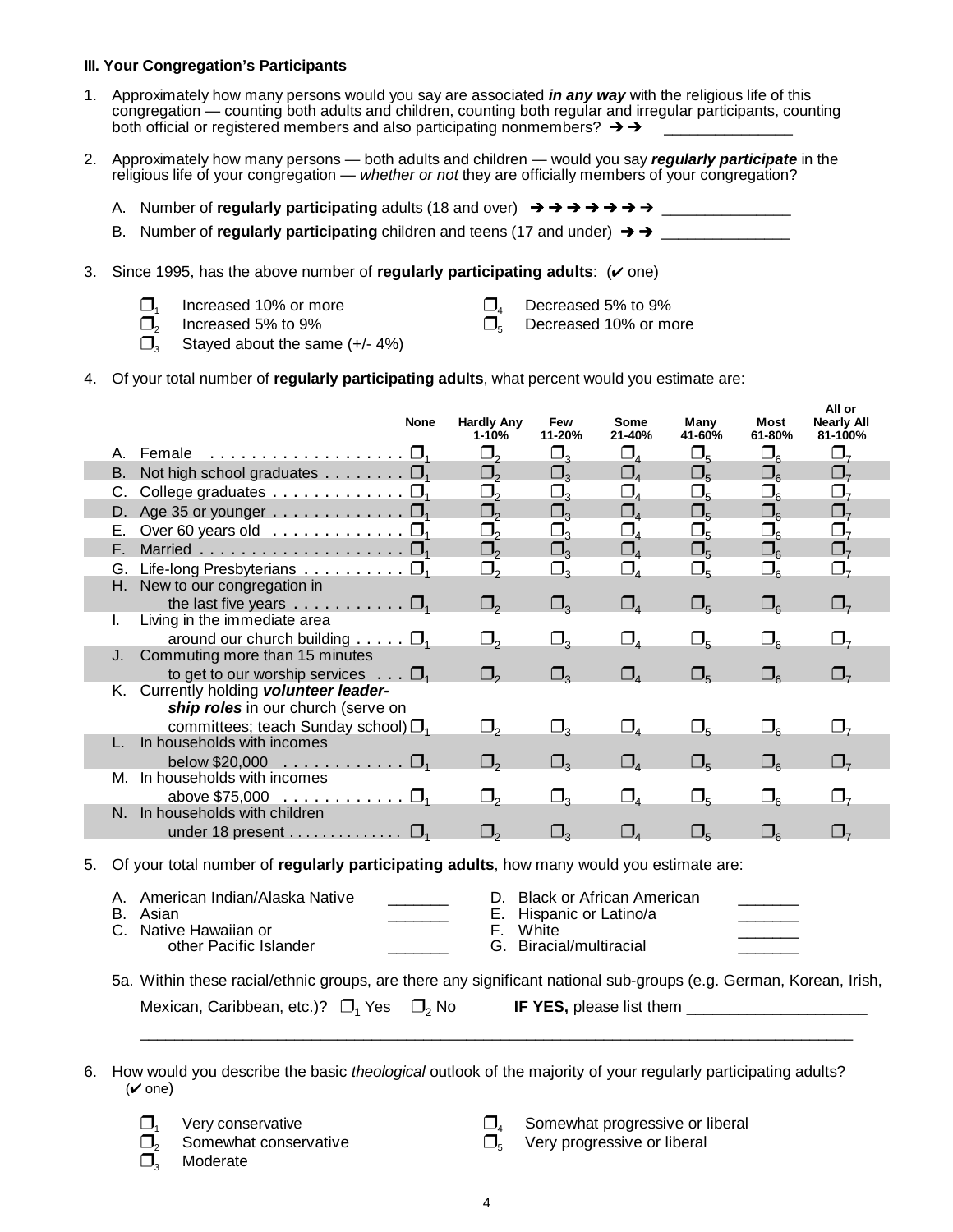7. Would you describe the regularly participating adults in your congregation as basically similar or dissimilar to nearby residents in terms of race, ethnicity, income, age and lifestyle?

| B. Ethnicity (culture or language) $\dots \dots \dots \dots \dots \dots \dots \dots \dots \dots \dots \dots$ |  |
|--------------------------------------------------------------------------------------------------------------|--|
|                                                                                                              |  |
|                                                                                                              |  |
|                                                                                                              |  |

### **IV. Congregational Programs**

ı

ı

1. During the past 12 months, did your congregation have any of the following programs or activities in addition to Church school or Sunday school?

| IF YES: ● A one-time, short-term or occasional event? |                                                                           |     |                                        | Circle all "Yeses" that apply  |                                     |  |  |
|-------------------------------------------------------|---------------------------------------------------------------------------|-----|----------------------------------------|--------------------------------|-------------------------------------|--|--|
|                                                       | • On-going during a particular season?<br>• On-going throughout the year? | No. | One-Time.<br>Short-Term,<br>Occasional | On-going<br>During<br>A Season | On-going<br>Thru<br><b>The Year</b> |  |  |
|                                                       | A. Bible study (other than Sunday school) No                              |     | Yes                                    | Yes                            | Yes                                 |  |  |
| B.                                                    | Theological or doctrinal study  No                                        |     | Yes                                    | Yes                            | <b>Yes</b>                          |  |  |
|                                                       | Prayer or meditation groups  No                                           |     | Yes                                    | Yes                            | Yes                                 |  |  |
| D.                                                    |                                                                           |     | <b>Yes</b>                             | <b>Yes</b>                     | <b>Yes</b>                          |  |  |
| Е.                                                    | Community service  No                                                     |     | Yes                                    | Yes                            | Yes                                 |  |  |
| F.                                                    | Parenting or marriage enrichment No                                       |     | Yes                                    | <b>Yes</b>                     | Yes                                 |  |  |
| G.                                                    |                                                                           |     | Yes.                                   | Yes                            | Yes                                 |  |  |
|                                                       | H. Other performing arts (e.g., music, dance, drama) $\ldots$ . No        |     | Yes                                    | <b>Yes</b>                     | <b>Yes</b>                          |  |  |
|                                                       | Groups that discuss books or contemporary issues . No                     |     | Yes                                    | Yes                            | Yes                                 |  |  |
| J.                                                    | Self-help or personal growth groups  No                                   |     | <b>Yes</b>                             | <b>Yes</b>                     | Yes                                 |  |  |
| K.                                                    | Exercise, fitness or weight loss groups/classes No                        |     | Yes                                    | Yes                            | Yes.                                |  |  |
|                                                       |                                                                           |     | <b>Yes</b>                             | Yes                            | Yes                                 |  |  |
| М.                                                    | Youth/Teen activities  No                                                 |     | Yes.                                   | Yes                            | Yes.                                |  |  |
|                                                       | N. Young Adult activities  No                                             |     | <b>Yes</b>                             | Yes                            | <b>Yes</b>                          |  |  |
| O.                                                    | Senior Adult activities  No                                               |     | Yes                                    | Yes                            | Yes                                 |  |  |
|                                                       | P. Men's/Women's ministries  No                                           |     | Yes                                    | Yes                            | Yes                                 |  |  |

2. To what extent does your congregation emphasize in its worship and education the following *home or personal practices*? ( $\vee$  one on each line)

|                                                                                       | <b>A</b> Great<br>Deal | Quite<br>A Bit | Some | Little | Not<br>At All |  |
|---------------------------------------------------------------------------------------|------------------------|----------------|------|--------|---------------|--|
| A. Personal prayer, meditation or devotions $\square_1$                               |                        |                |      |        |               |  |
| B. Studying the Bible $\dots \dots \dots \dots \dots \dots \dots \dots \dots \dots$   |                        |                |      |        |               |  |
| C. Family devotions $\ldots \ldots \ldots \ldots \ldots \ldots \ldots \ldots \square$ |                        |                |      |        |               |  |
|                                                                                       |                        |                |      |        |               |  |
| E. Observing dietary restrictions $\ldots \ldots \ldots \ldots \ldots \square_1$      |                        |                |      |        |               |  |
|                                                                                       |                        |                |      |        |               |  |
| G. Keeping the Sabbath day holy $\ldots \ldots \ldots \ldots \ldots \square_1$        |                        |                |      |        |               |  |
| H. Abstaining from premarital sex $\dots \dots \dots \dots \dots \dots$               |                        |                |      |        |               |  |

- 1. Does your church have an organized program for keeping up with members' needs and providing ministry at the neighborhood level (e.g., shepherding deacon/elder, care group, area pastor)?
	- $\square$  Yes
	- $\square$ <sub>2</sub> No
- 2. Many churches make use of small groups for fellowship, spiritual nurture, etc. (in addition to Church school). Which statement best describes your congregation?
	- $\Box$ <sub>1</sub> Such groups do not exist within our congregation
	- $\square_2$  A few such groups meet, but they are not central to our congregation's program  $\square_3$  Small groups are central to our strategy for Christian nurture and spiritual forma
	- Small groups are central to our strategy for Christian nurture and spiritual formation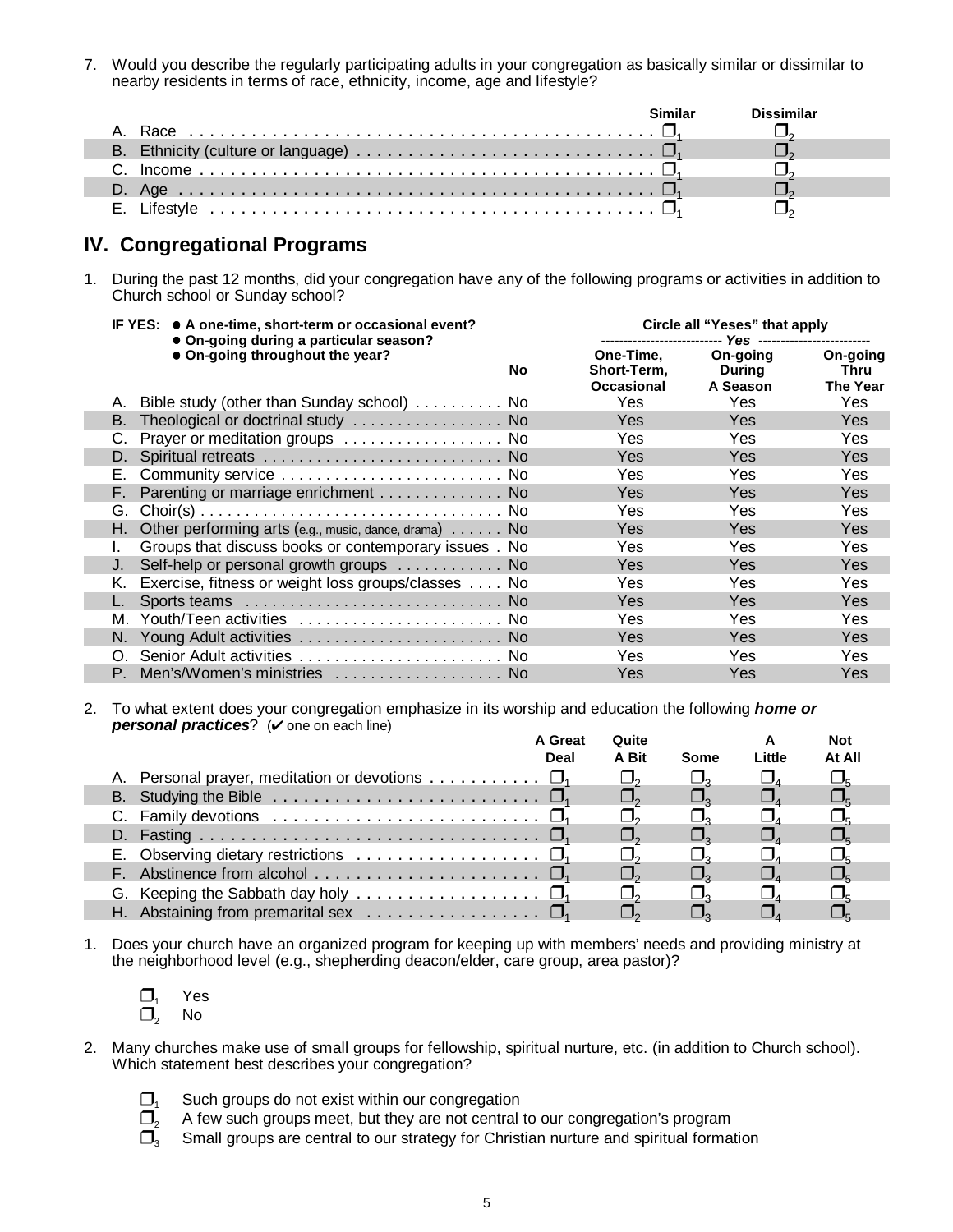- 3. To what extent are the teenage children of church members involved in the religious life of your congregation?
	- $\Box_1$  Very great extent  $\Box_2$  Slight extent  $\Box_5$  Not at all  $\Box_5$
	- Large extent
	- $\Box$  Some extent
- $\Box$
- $\Box$
- 6. If someone visited your church and indicated that he or she was a visitor in the friendship book, registration book, or on a visitor's card, how long would it take on average before he or she received a *visit* or *phone call* from the church?
	- $\Box_1$  We have no visitor's cards or friendship/registration books for visitors to identify themselves  $\Box$ , Within a few days
	- $\square_2$  Within a few days<br> $\square_3$  Within a week
	- $\Box_3$  Within a week<br> $\Box_4$  Within a few w
	- $\Box_4$  Within a few weeks<br> $\Box_5$  More than a few week
	- $\square_5$  More than a few weeks (or never)<br> $\square_s$  No visits or phone calls, but we do
	- No visits or phone calls, but we do send a letter
- 7. About how many *visits* or *phone calls* to prospective members, worship visitors, or newcomers in the community does the ministerial staff of your church make in an average month?
- 8. To what extent are your church members involved in recruiting new members?
	- $\Box_{1}$  Very great extent  $\Box_{1}$  Slight extent
	- $\Box_2$  Large extent  $\Box_5$  Not at all  $\Box_5$
	- Some extent

ı

I

- $\Box$
- $\Box_{\epsilon}$
- 9. Are efforts made to provide special parking or seating for visitors to your church?  $\Box_1$  Yes  $\Box_2$  No
- 10. During the past 12 months, did your congregation do any of the following to reach out to nonmembers or less active members, or to make your church better known in your community?  $(V$  One on each line)

|                                                                                          | Yes<br>Done in Last<br><b>12 Months</b> | <b>Would Support</b><br>this Activity | No, but Church Members<br><b>Would Not Support</b><br>this Activity |
|------------------------------------------------------------------------------------------|-----------------------------------------|---------------------------------------|---------------------------------------------------------------------|
| A. Advertisements or stories in local newspapers $\dots \dots \square_1$                 |                                         |                                       |                                                                     |
|                                                                                          |                                         |                                       |                                                                     |
| C. Direct mail or distribution of announcements                                          |                                         |                                       |                                                                     |
| to area residents $\dots \dots \dots \dots \dots \dots \dots \dots \dots \dots \dots$    |                                         |                                       |                                                                     |
| D. A programmed growth or evangelistic campaign $\dots \dots \square_1$                  |                                         |                                       |                                                                     |
| E. Efforts to identify and contact people who recently                                   |                                         |                                       |                                                                     |
| moved into our congregation's area $\square_1$                                           |                                         |                                       |                                                                     |
| F. Stressing the importance of sharing one's faith $\dots \dots$                         |                                         |                                       |                                                                     |
| G. Special worship services intended to attract the<br>unchurched ("bring a friend" or   |                                         |                                       |                                                                     |
| seeker services, revivals, etc.) $\ldots \ldots \ldots \ldots \square_1$                 |                                         |                                       |                                                                     |
| H. Special programs (parenting classes,<br>single nights, festivals) intended to attract |                                         |                                       |                                                                     |
| the unchurched in your community $\dots \dots \dots \dots \square_1$                     |                                         |                                       |                                                                     |
| Phone calls or personal visits by the ministerial staff $\ldots \Box$                    |                                         |                                       |                                                                     |
| J. Phone calls or personal visits by lay members $\dots \dots \square$                   |                                         |                                       |                                                                     |

11. During the last 12 months, has your congregation been involved in any of the following types of inter-congregational, ecumenical or interfaith activities? *(Circle all the "Yeses" that apply)*

|                                                         |    | With Other Congregations or Persons:   |                                                                              |              |
|---------------------------------------------------------|----|----------------------------------------|------------------------------------------------------------------------------|--------------|
|                                                         | No | <b>From The</b><br><b>PCUSA</b><br>Yes | From Other From Other<br>Christian<br><b>Denominations Traditions</b><br>Yes | Faith<br>Yes |
| B. Joint celebrations or programs other than worship No |    | Yes                                    | Yes                                                                          | Yes          |
| C. Joint service projects  No                           |    | Yes                                    | Yes                                                                          | Yes          |
| D. Councils of churches or ministerial associations  No |    | Yes                                    | Yes                                                                          | Yes          |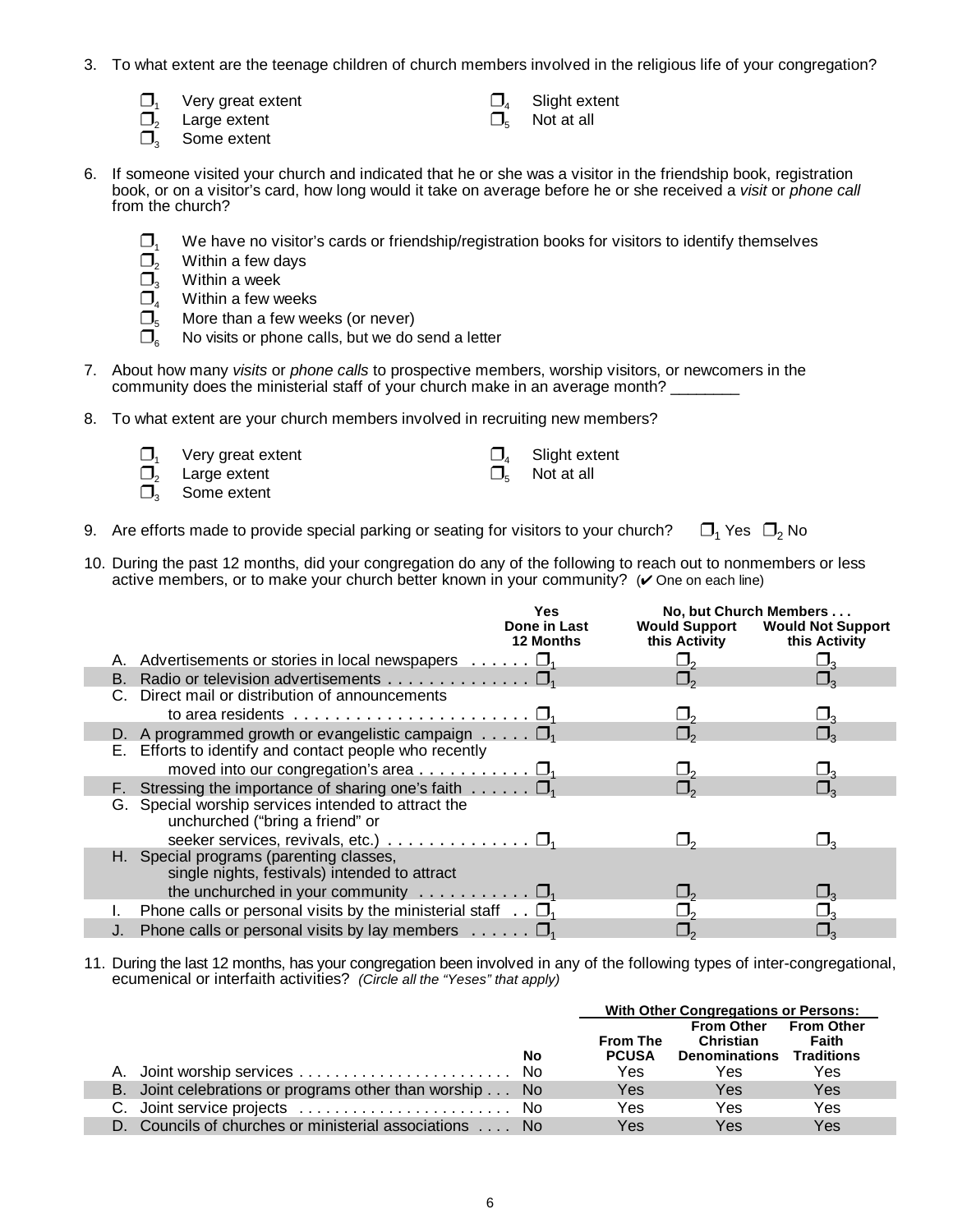12. In the past 12 months, did your congregation provide, or cooperate in providing, any of the following services for your own congregation's members or for people in the community?

| [including material or financial contributions,<br>volunteer time by church members, space |     | --------- Yes, circle all that apply -----------<br><b>Provided Directly</b><br><b>Cooperated With Another</b> |                               |  |
|--------------------------------------------------------------------------------------------|-----|----------------------------------------------------------------------------------------------------------------|-------------------------------|--|
| in your building.                                                                          | No. | By Your                                                                                                        | Congregation, Agency,         |  |
| Food pantry, soup kitchen or food donations                                                | No. | Congregation<br>Yes                                                                                            | <b>Or Organization</b><br>Yes |  |
| Cash or vouchers given to families or individuals No<br>B. .                               |     | <b>Yes</b>                                                                                                     | Yes                           |  |
| Thrift store or thrift store donations                                                     | No. | Yes                                                                                                            | Yes                           |  |
| D. Temporary or permanent shelter/housing                                                  | No. | <b>Yes</b>                                                                                                     | Yes                           |  |
| Counseling services or support groups<br>Е.                                                | No. | Yes                                                                                                            | Yes                           |  |
| Substance abuse & 12-step recovery programs No<br>F.                                       |     | <b>Yes</b>                                                                                                     | Yes                           |  |
| Day care, pre-school, before/after-school programs . No<br>G.                              |     | Yes                                                                                                            | Yes                           |  |
| H. Tutoring or literacy programs  No                                                       |     | <b>Yes</b>                                                                                                     | Yes                           |  |
| Voter registration or voter education No                                                   |     | Yes                                                                                                            | Yes                           |  |
| Organized social issue advocacy  No                                                        |     | <b>Yes</b>                                                                                                     | Yes                           |  |
| Employment counseling, placement or training No<br>K. .                                    |     | Yes                                                                                                            | Yes                           |  |
| Health programs/clinics/health education  No                                               |     | <b>Yes</b>                                                                                                     | Yes                           |  |
| Hospital or nursing home facilities<br>M.                                                  | No. | Yes                                                                                                            | Yes.                          |  |
| N. Prison ministry or jail ministry  No                                                    |     | <b>Yes</b>                                                                                                     | Yes                           |  |
| O. Community organizing  No                                                                |     | Yes                                                                                                            | Yes                           |  |
| Program for migrants or immigrants No<br>P.                                                |     | <b>Yes</b>                                                                                                     | Yes                           |  |
| Q. Senior citizen programs (other than housing)  No                                        |     | Yes                                                                                                            | Yes                           |  |

13. In a typical month, about how many people *do you estimate* are served through the services your congregation directly provides? Estimated number of people served

# **V. Leadership And Organizational Dynamics**

- 1. Please describe the current (senior) pastor by checking all of the boxes that apply or filling in the requested information. If you have **co-pastors**, please check here **and answer the following for the** *older* of your co-pastors. If you do not currently have a pastor, please check here  $\square$  and skip to question 3.
	- A. Age? \_\_\_\_\_\_\_ Years old

| В. |                                                           | Paid                                                                                                                               |                                                                              | Volunteer                                                                                                                                                                                        |
|----|-----------------------------------------------------------|------------------------------------------------------------------------------------------------------------------------------------|------------------------------------------------------------------------------|--------------------------------------------------------------------------------------------------------------------------------------------------------------------------------------------------|
| C. | $\square_3$                                               | Full time<br>Full time, supplemented by outside employment<br>Part time → IF PART TIME does s/he also:                             |                                                                              | 1) Serve another congregation? $\Box$ Yes<br>No.<br>2) Work a secular job?<br>$\Box$ Yes<br>No.                                                                                                  |
| D. | $\Box$                                                    | Male                                                                                                                               | $\square$                                                                    | Female                                                                                                                                                                                           |
| Е. | $\mathsf{L}$                                              | Regular call                                                                                                                       |                                                                              | Temporary/interim                                                                                                                                                                                |
| F. |                                                           | Highest level of education $(v$ one):<br>G.                                                                                        |                                                                              | Highest level of ministerial education $(\check{v})$ one):                                                                                                                                       |
|    | $\Box$<br>$\Box$<br>$\Box$<br>$\Box$<br>$\square_{5}$     | High school diploma or less<br>Some college or technical<br>College Bachelor's degree<br>Master's Degree<br><b>Doctoral Degree</b> | $\Box$<br>$\square_{2}$<br>$\Box_{\tiny{3}}$<br>$\square_4$<br>$\square_{5}$ | <b>None</b><br>Certificate or correspondence program<br>Bible college or some seminary<br>Seminary Master's degree (e.g., M.Div., M.R.E.)<br>Post-Masters, seminary degree (e.g., D.Min., Ph.D.) |
|    |                                                           | H. Race/ethnicity ( $\vee$ one):                                                                                                   |                                                                              |                                                                                                                                                                                                  |
|    | $\Box_1$<br>$\square_{2}$<br>$\square_3$<br>$\square_{4}$ | American Indian/Alaska Native<br>Asian<br>Native Hawaiian/Other Pacific Islander<br><b>Black or African American</b>               | $\square_{5}$<br>$\Box_6$                                                    | Hispanic or Latino/a<br>White<br>Other                                                                                                                                                           |
|    |                                                           | This person became your (senior) pastor in what year? 19                                                                           |                                                                              |                                                                                                                                                                                                  |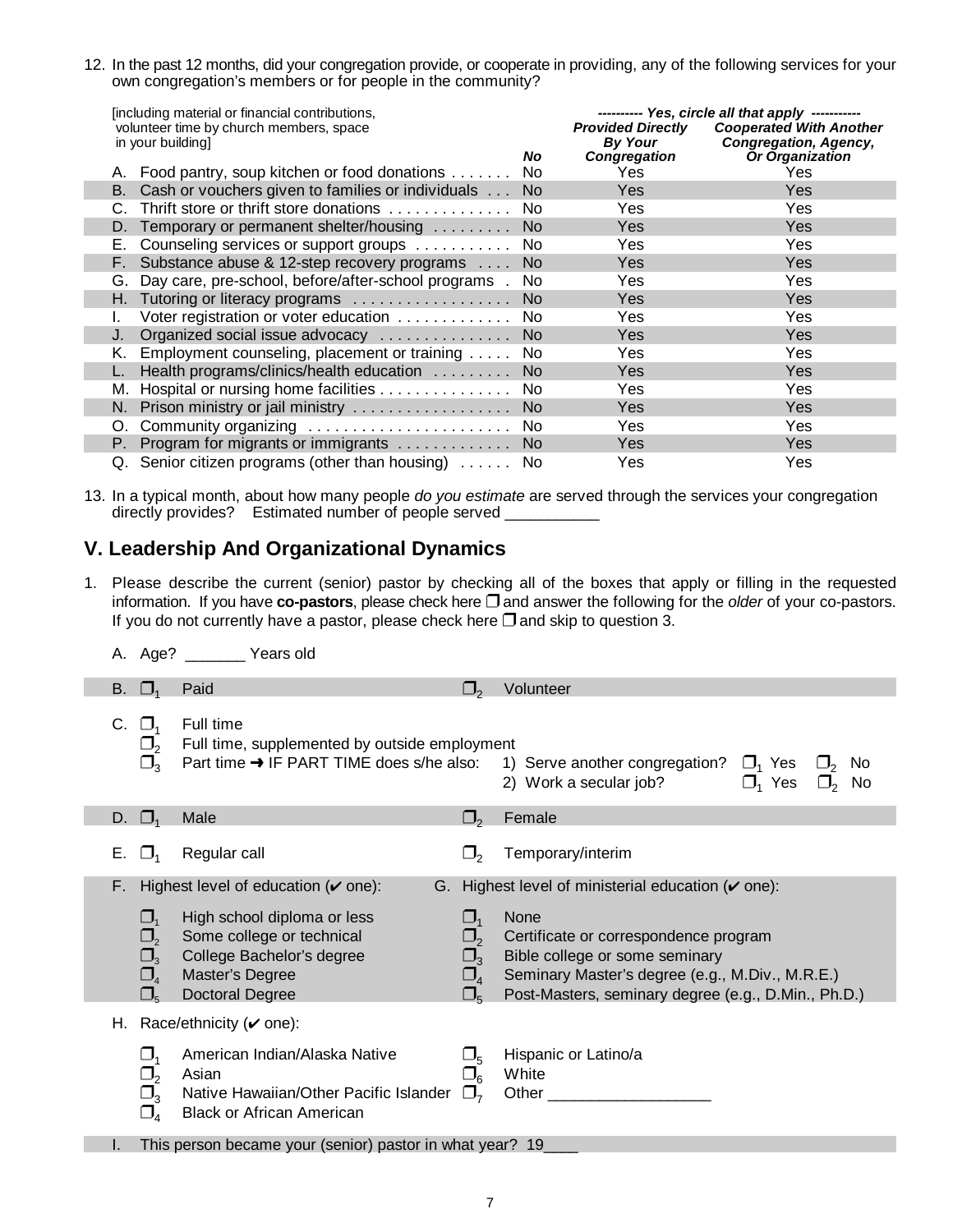2. How well would most of your members say the following statements describe your (senior) pastor?  $(\vee)$  one on each line)

|                                                                         | Verv<br>Wel | Quite<br>Well | Some-<br>What | Slightly | Not<br>At All |  |
|-------------------------------------------------------------------------|-------------|---------------|---------------|----------|---------------|--|
| Good preacher $\dots \dots \dots \dots \dots \dots \dots \dots \dots$   |             |               |               |          |               |  |
| B. Knows how to get people to work together $\dots \dots$               |             |               |               |          |               |  |
| C. Effective administrator                                              |             |               |               |          |               |  |
| D. Cares about people $\dots \dots \dots \dots \dots \dots \dots \dots$ |             |               |               |          |               |  |
|                                                                         |             |               |               |          |               |  |
| F. Has a close relationship with God $\Box$                             |             |               |               |          |               |  |
|                                                                         |             |               |               |          |               |  |
| H. Has a clear vision for the congregation $\ldots \ldots \square$      |             |               |               |          |               |  |
|                                                                         |             |               |               |          |               |  |
|                                                                         |             |               |               |          |               |  |
| K. Mediates conflict                                                    |             |               |               |          |               |  |
|                                                                         |             |               |               |          |               |  |
|                                                                         |             |               |               |          |               |  |
|                                                                         |             |               |               |          |               |  |

3. How many (senior) pastors, including the current one, have served this congregation during the past 10 years? \_\_\_\_\_\_\_\_

- 4. How many years did the previous (senior) pastor serve this congregation? \_\_\_\_\_\_ years
- 5. How many paid, ministerial staff and program staff does this congregation have (including the current pastor)?
	- A. Number Full time, paid \_\_\_\_\_ B. Number Part time, paid \_\_
- 6. How easy or difficult is it for your church to recruit people for volunteer leadership roles?  $(V \circ ne)$ 
	-
	- $\Box$ <sub>1</sub> We have no problem recruiting volunteer leaders<br> $\Box$ <sub>2</sub> Recruiting volunteer leaders is a continual challer Recruiting volunteer leaders is a continual challenge, but we eventually find enough willing people
	- $\Box$ <sub>3</sub> We can't find enough people who are willing to serve
- 7. During the last *five years* has your congregation experienced any disagreements or conflicts in the following areas?  $(v$  one on each line) **Yes, and it was:**

| No                                                                           | Verv<br><b>Serious</b> | Moderately<br><b>Serious</b> | <b>Not Very</b><br><b>Serious</b> |
|------------------------------------------------------------------------------|------------------------|------------------------------|-----------------------------------|
|                                                                              |                        |                              |                                   |
| B. Money/Finances/Budget $\square_1$                                         |                        |                              |                                   |
| C. How worship is conducted $\ldots \ldots \ldots \ldots \ldots \square_1$   |                        |                              |                                   |
| D. Program/mission priorities or emphases $\dots \dots \square_1$            |                        |                              |                                   |
| E. Who should make a decision $\ldots \ldots \ldots \square_1$               |                        |                              |                                   |
| F. Pastor's leadership style $\dots \dots \dots \dots \dots \dots \square_1$ |                        |                              |                                   |
| G. Pastor's personal behavior $\dots \dots \dots \dots \dots \dots$          |                        |                              |                                   |
| H. Member's personal behavior $\ldots \ldots \ldots \ldots \square_1$        |                        |                              |                                   |
| Other:                                                                       |                        |                              |                                   |

- 8. If your congregation experienced serious conflict in any of the above areas in the past five years, was the conflict resolved or does it still affect the life of your congregation?  $(v$  one)
	- $\Box$ <sub>1</sub> All conflicts were resolved with no negative consequences
	- $\square$ , All conflicts were resolved, but resulted in some negative consequences (e.g., people left church, etc.)
	- $\Box$ <sub>3</sub> Some conflict still exists, but it is no longer serious
	- We still have serious conflict in this congregation
- 9. When your congregation purchases worship, educational, stewardship, evangelism, etc. materials or supplies, does it purchase them:  $(\vee$  one)
	-
- 
- 
- $\Box_1$  Exclusively from within the PCUSA  $\Box_4$  Primarily from outside the PCUSA  $\Box_2$  Primarily from within the PCUSA  $\Box_5$  Exclusively from outside the PCUS  $\Box$ <sub>5</sub> Exclusively from outside the PCUSA
- <sup>3</sup> From a pretty even balance between PCUSA and non-PCUSA sources